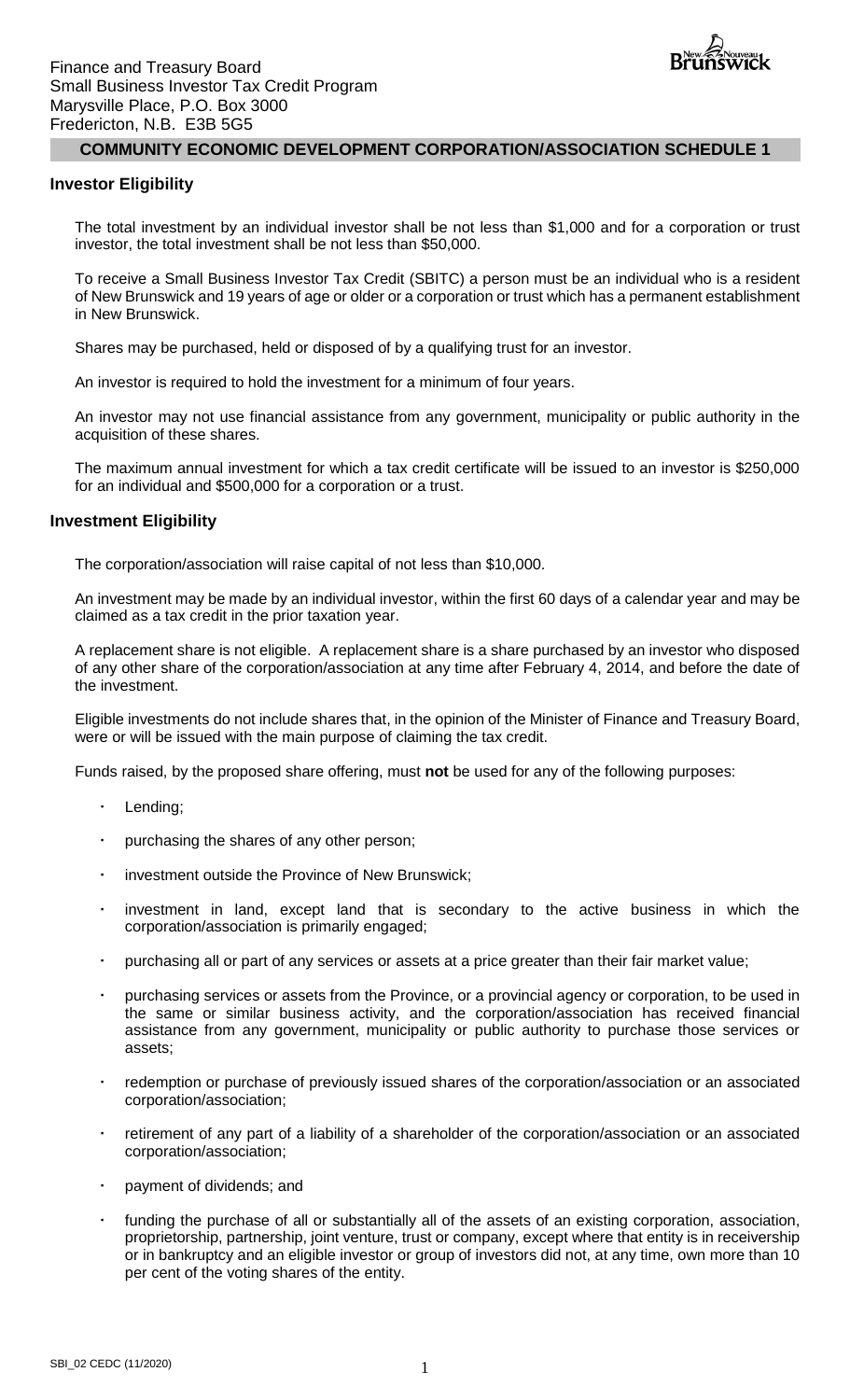

#### **Community Economic Development Plan**

A Community Economic Development Plan shall contain the following:

- a mission statement outlining the economic development strategy of the corporation/association and the defined community it intends to serve;
- the amount, proposed use and specified time frame in which the raised capital will be used;
- names of not fewer than three potential eligible investors, including each individual investor's social insurance number, date of birth, residential address and telephone number or for corporation or trust investor(s), the NB Corporate Affairs Registration Number, head office/business address and contact person;
- number and types of shares and investment amounts for each potential investor;
- number of shares of the corporation/association held at any time by each potential investor;
- a statement signed by each potential investor certifying that the information provided related to the investment is accurate;
- a summary of the corporation/association's major business activities and revenue sources indicating the percentage of corporation/association assets used in each activity;
- the names in full of the directors and officers of the corporation/association and their addresses and background information;
- total of wages and salaries paid, in the previous taxation year, indicating the portion paid to New Brunswick residents;
- number of employees currently employed by the applicant corporation/association;
- total amount of revenue and dollar value of goods and services exported out of N.B at the time of application.

**NOTE:** The minimum amount of capital to be raised by a corporation or association is \$10, **000 and the maximum amount is, within a 12-month period, \$3,000,000.**

#### **Certificate of Registration**

The Minister of Finance and Treasury Board shall issue a certificate of registration that gives approval to the corporation/association to raise the amount of capital referred to in the community economic development plan through the sale of shares.

#### **Share Certificates**

Shares must only be issued by the corporation/association once they are fully paid.

Shares purchased from the corporation/association must be registered in the name of the shareholder who purchases them or in the name of a trustee, if the shares are purchased by a qualifying trust.

The corporation/association must issue an investment confirmation to each eligible investor within 30 days of the investment.

The corporation/association shall put the following endorsement on the share certificates: "The right to redeem or transfer this class of shares is subject to the provisions of the *Small Business Investor Tax Credit Act."*

#### **Tax Credit Certificate**

For an individual investor, the tax credit is 50% of the investment up to a maximum annual credit of \$125,000 and 15% for a corporation or trust investor of the investment up to the maximum annual tax credit per investor of \$75,000.

The credit is not refundable but may be carried forward for seven years or carried back three years.

The secretary and one authorized officer of the corporation/association will apply, on behalf of each eligible investor, for a tax credit certificate within 30 days of issuing the eligible shares. The application shall be accompanied by any additional material that may be required by the Minister of Finance and Treasury Board.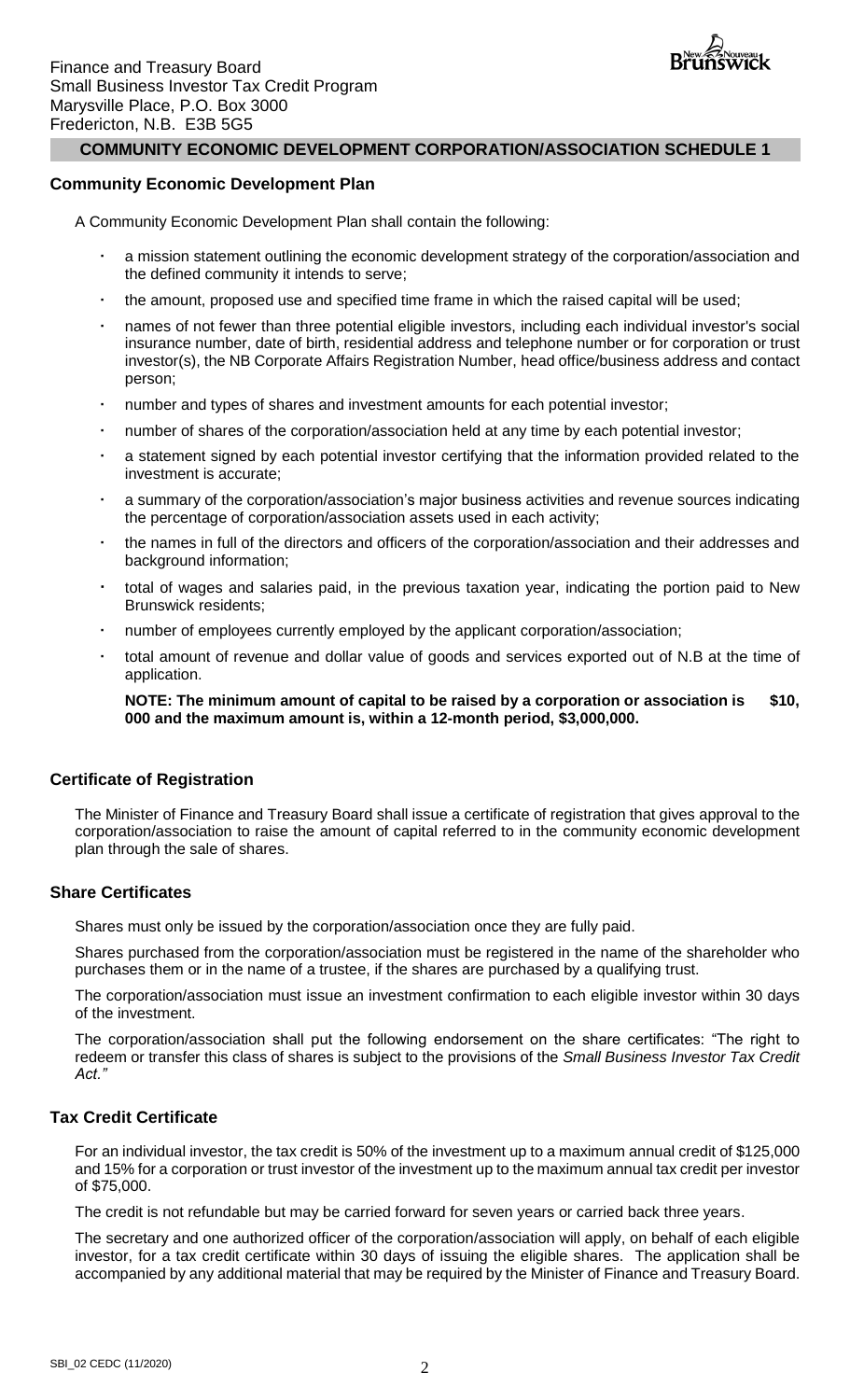### **Investment Requirement for the Capital Raised:**

The corporation/association must invest the capital raised in the specified issue as follows:

| Period of time after the closing date of the specified issue | Percentage of the capital raised |
|--------------------------------------------------------------|----------------------------------|
| First 12 months                                              | 40 %                             |
| First 24 months                                              | 60%                              |
| First 36 months                                              | 80%                              |

A maximum of 20% of the total capital raised in a specified issue is allowed for administration purposes.

### **Annual Returns**

The applicant corporation/association shall file an annual return within 90 days after the end of its fiscal year end for the four-year holding period for specified share issuances (in certain cases, the corporation/association may have to file 5 annual returns to cover the four-year holding period). The following information shall be provided with the annual returns:

- A copy of the corporation/association's financial statements, for the fiscal year being reported (including those of the associated corporations/associations), for which an independent review engagement has been conducted or have been independently audited by a chartered professional accountant;
- A copy of the income tax return from the previous taxation year (including those of associated corporations/associations);
- A copy of the current share registry, certified by an officer of the corporation/association. This should provide a list of all shareholders with the number, class and unit price paid. Any shareholder's SBITC eligible shares should be recorded separately from any of their other shares;
- A list of any redemption or transfer of SBITC eligible shares within the previous fiscal year, including the date of the redemption or transfer;
- An updated community economic development plan indicating how SBITC program funds were used;
- A summary of the amount of capital raised that was invested the date the investments were made;
- A summary of total wages and salaries for the fiscal year where the jurisdiction and the amounts allocated to residents and non-residents are clearly identified, and including the total number of employees at year end;
- The total amount of revenue and the dollar value of goods and services exported out of N.B for the fiscal year: and
- Any information that the Minister of Finance may consider necessary to confirm the use or disposition of the raised capital and to ensure compliance with the SBITC program and related legislation.

## **Enforcement**

An investor, who, before the expiry of the four-year holding period, redeems, cancels or disposes of an eligible share or receives a tax credit that they were not entitled to, shall repay the amount of the tax credit received, including interest. No recovery of the tax credit will be required in the event of the death of an individual investor.

The corporation/association shall not redeem an eligible share unless the redemption occurs after four years from the date of issue or due to a transfer involving an RRSP that the shareholder is the annuitant or because of the death of the shareholder.

If the corporation/association redeems, acquires, cancels or transfers eligible shares within the four-year holding period, it is required to withhold, from the amount otherwise payable to the shareholder, the amount of the tax credit received. The withheld amount must be paid to the Minister of Finance and Treasury Board within 30 days. No recovery of the tax credit will be required in the event of the death of an individual investor.

If before the expiry of the four-year holding period, a corporation/association's registration is revoked or surrendered, or if the corporation/association winds up or dissolves, the corporation/association will immediately pay, to the Minister of Finance and Treasury Board, all monies equal to all of the allowed tax credits issued within the preceding four years.

If the investment requirements are not met by the corporation/association, a penalty equal to 1/6 of the amount of the shortfall will be imposed.